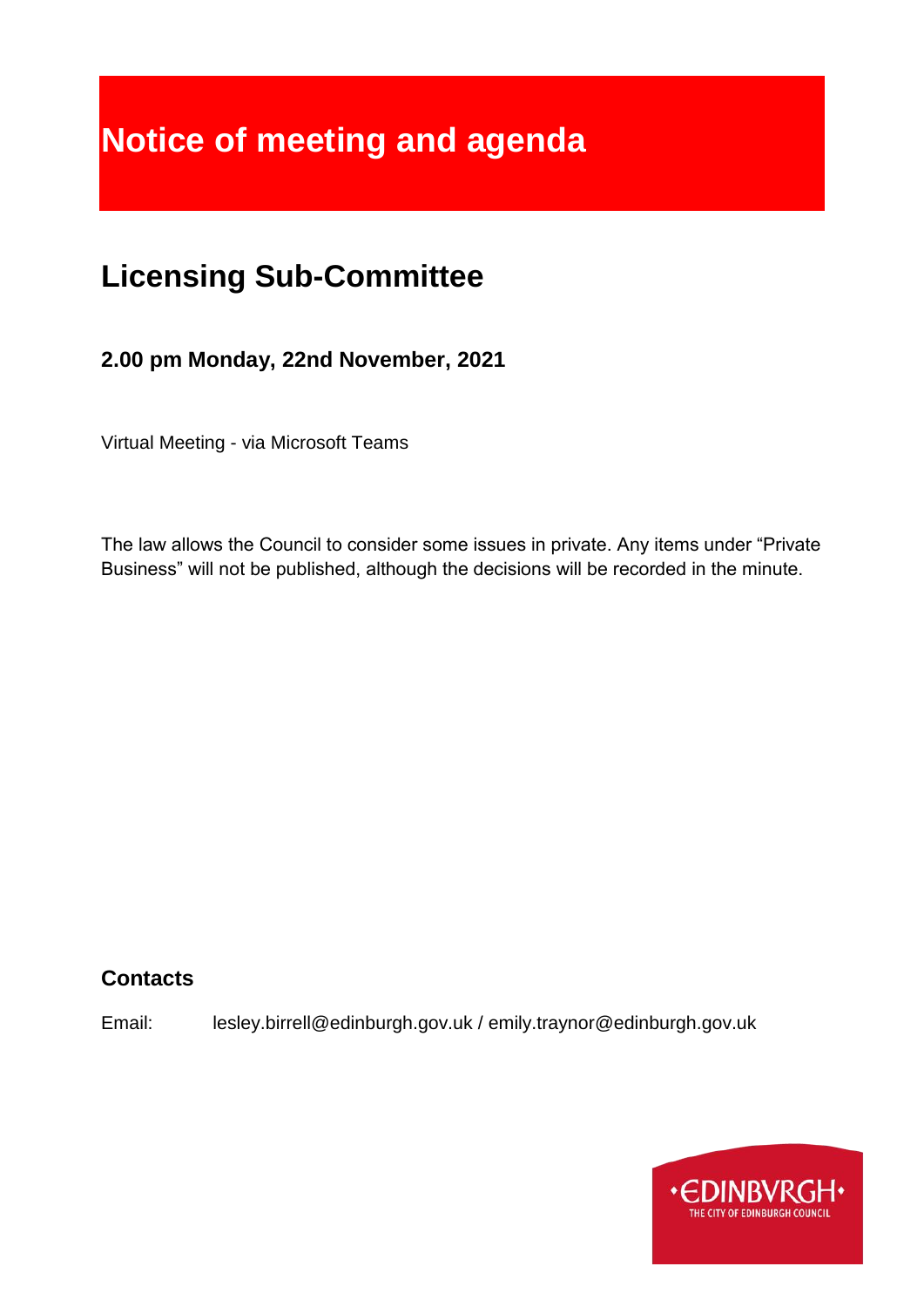# **1. Order of Business**

**1.1** Including any notices of motion and any other items of business submitted as urgent for consideration at the meeting.

### **2. Declaration of Interests**

**2.1** Members should declare any financial and non-financial interests they have in the items of business for consideration, identifying the relevant agenda item and the nature of their interest.

#### **3. Minutes**

| 3.1 | Minute of Licensing Sub-Committee of 11 October 2021 | $5 - 10$  |
|-----|------------------------------------------------------|-----------|
| 3.2 | Minute of Licensing Sub-Committee of 26 October 2021 | 11 - 26   |
| 3.3 | Minute of Licensing Sub Committee of 5 November 2021 | $27 - 34$ |

# **4. Civic Government (Scotland) Act 1982 and Housing (Scotland) Act 2006 - To consider miscellaneous applications**

| 4.1 | Civic Government (Scotland) Act 1982 and Housing (Scotland)<br>Act 2006 – to consider miscellaneous applications – list of<br>applications | $35 - 38$  |
|-----|--------------------------------------------------------------------------------------------------------------------------------------------|------------|
| 4.2 | Public Entertainment Licence (New) - WW Soft Play Limited                                                                                  | $39 - 54$  |
| 4.3 | Street Trader Licence (New) - Mr Harem Murdochy, Pipe Lane                                                                                 | $55 - 62$  |
| 4.4 | Market Operators Licence (Temporary) - Holyrood Distillery                                                                                 | $63 - 82$  |
| 4.5 | House in Multiple Occupation Licence (New) - 29 Abbeyhill<br>Crescent                                                                      | $83 - 94$  |
| 4.6 | House in Multiple Occupation Licence (New) - 163 Craiglea Drive                                                                            | $95 - 114$ |